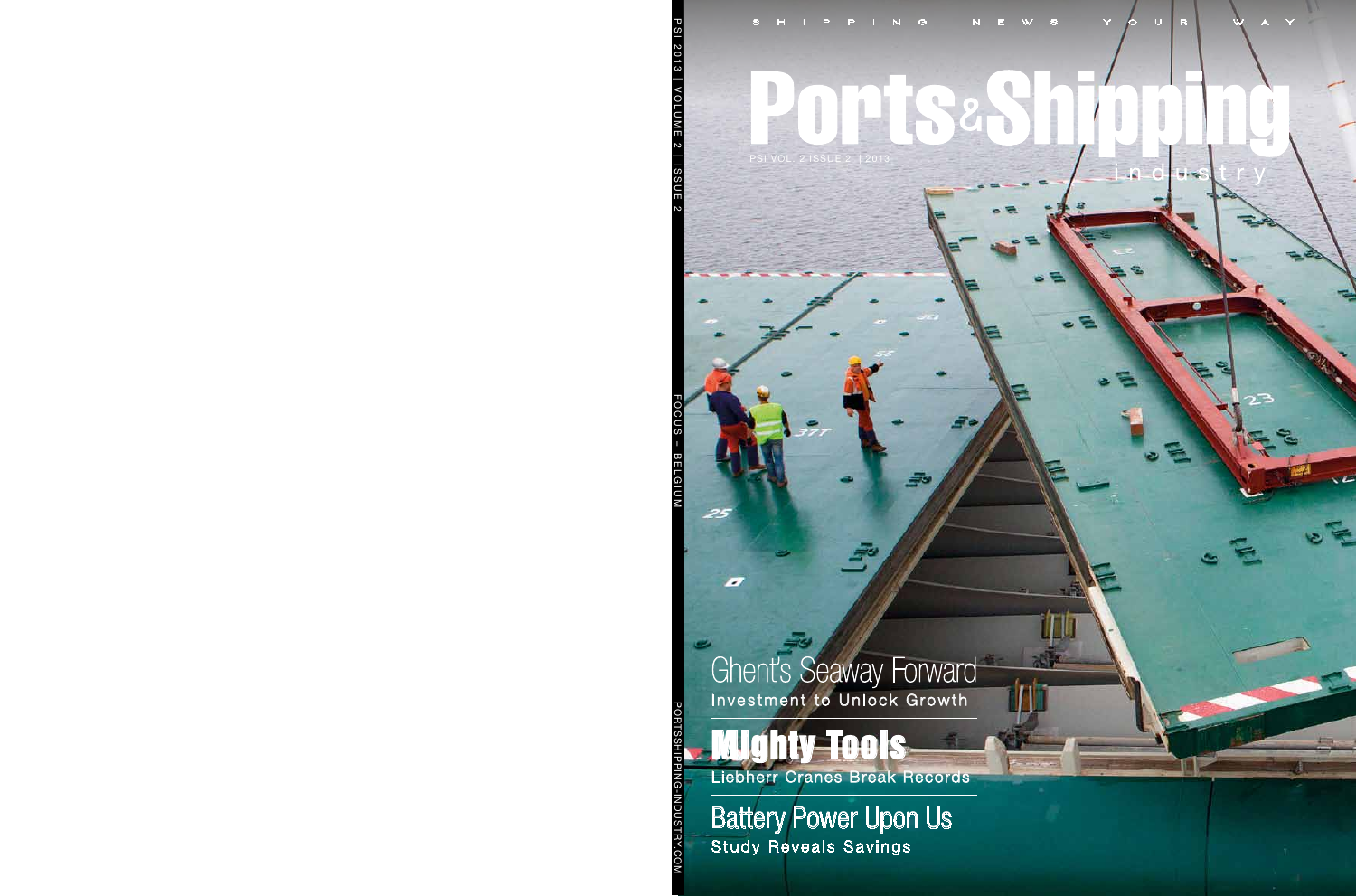#### *Longer Lasting Hull Coating for Ice Going Cargo Fleet*

*W&R Shipping's 2,622t, ice class 1A box type flush tween-decker Crown Mary breaks ice, the hull protected with Ecospeed.* 

# Keep Your Coat On

88 **CROWN MARY** ROTTERDAM



*W&R Shipping's Captain Wim van Eck*

#### "In the winter time when you were sailing through the ice your paint was gone and so YOU HAD TO DO SOMETHING about it in the summer time,"

**BARBADUAREAREA** 

recalls Captain Wim van Eck of W&R Shipping. "You had to drydock in order to repaint." Having spent most of his seafaring career trading in the North of Europe and the Baltic Sea, Captain Van Eck was on the lookout for a better hull coating for ice conditions. He found it in Ecospeed, the glassflake reinforced surface treated composite (STC) developed by the Hydrex group. He shared with PSI his experience.

"I saw [EcoSpeed] first on a German Interscan vessel which was in almost exactly the same situation as we are and had had the same problems we had." Having read of the success Interscan was having with Ecospeed on similar vessels, also trading in Baltic and Northern European ice every winter, W&R Shipping decided to try Ecospeed themselves.

When it comes to protecting the hulls of ice-going vessels, Ecospeed has proven remarkably durable, outperforming many specialised ice class paints.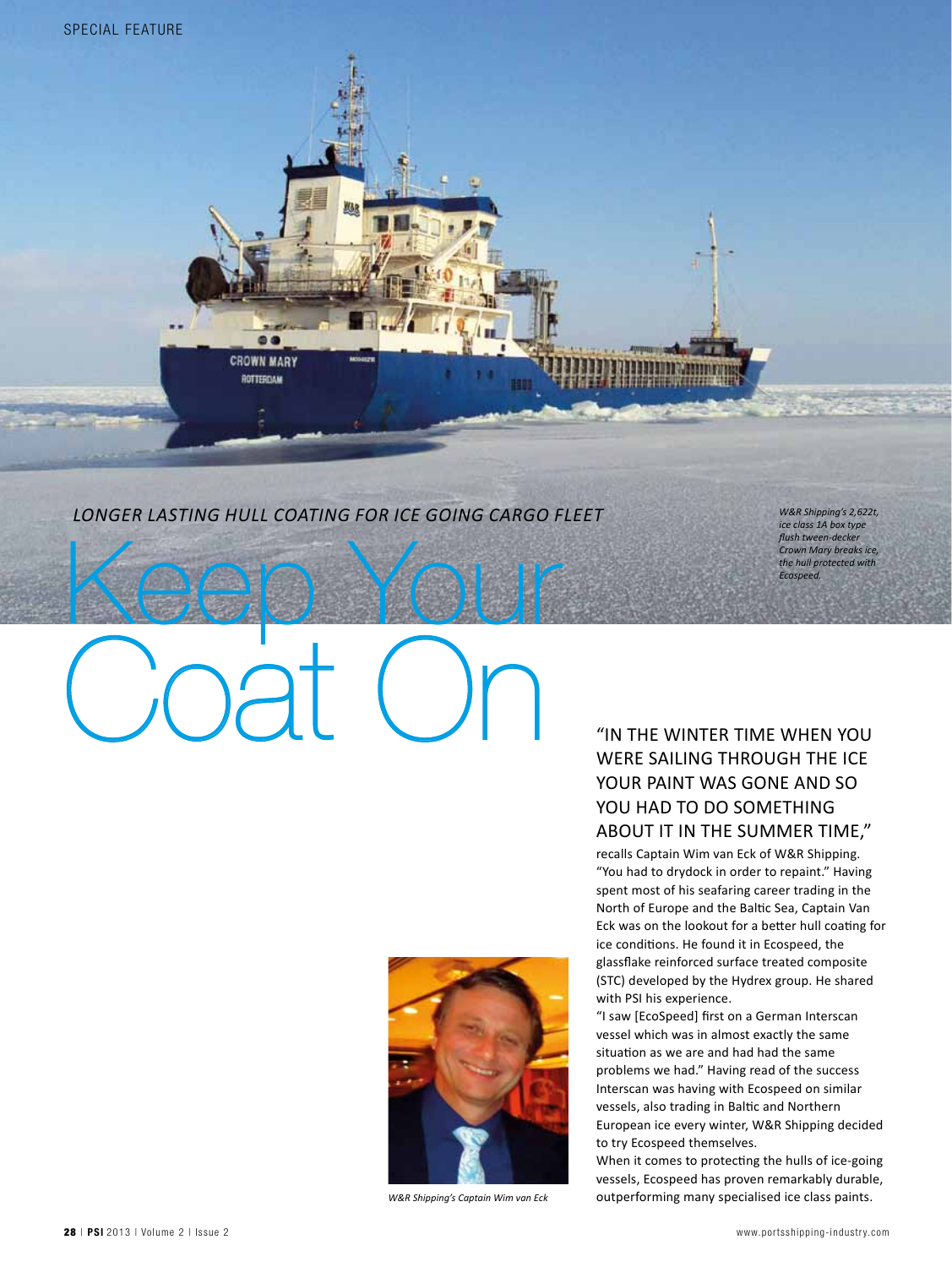66 *You have to wonder how many tons of paint per year are getting scraped off and disappear down in the sea.*

The fact that the coating is non-toxic is also particularly important for ice trading vessels where toxic AF coatings are rapidly scraped off and deposit their toxic ingredients in what are often sensitive environments.

#### First Coating

The first vessel converted to Ecospeed was the Crownbreeze, a 2,548t, ice class 1A box type single-decker built in 1999 in the Netherlands. Like the other W&R vessels, the Crownbreeze had a high abrasive specialty ice coating. "I can't say that the earlier coating worked very well," says Captain Van Eck. "When it was new, it was not too bad, but of course you get a lot more chipping than with Ecospeed, so every docking you have to touch it up and it gets rougher."

In August 2007 Crownbreeze was due for her second intermediate survey – her third drydocking. "We knew that sooner or later we were going to have to do something, so we decided to go with Ecospeed." They removed what remained of the existing high abrasive coating and applied Ecospeed to the entire underwater hull and rudder.

The Crownbreeze drydocked in 2009 and again in 2012, five years after applying Ecospeed. Nothing had been done with the paint in the 2009 drydocking. The 2012 drydocking was an excellent opportunity to coat the parts of the hull missed due to the different dock block positions when Ecospeed was applied in 2007. Otherwise, the coating was in good condition.

"We touched up a total of about 90  $m<sup>2</sup>$  of the hull which has a total area of about 2,000 m<sup>2</sup>. Of that 60 to 70 percent of that was the dock blocks and the remainder was mechanical damage mainly from bad fendering in some of the ports the ships visit."

#### Vital to Success

Today, Ecospeed coatings protect almost all of W&R Shipping's fleet. W&R Shipping also had Ecospeed applied on its new builds – the ideal stage to apply the coating. Captain Van Eck

explains that, from a preparation point of view, he found it easiest to apply Ecospeed to new steel. The required surface preparation is easier to accomplish at the shipyard in the construction stage than in drydock after the ship has been in service for some time. Proper preparation and application are vital to the success of the Ecospeed coating.

One of the new builds in the W&R Shipping fleet, the Crown Mary went to drydock in June 2012 after two and a half years' sailing with Ecospeed. She is a 2,622t, ice class 1A box type flush tween-decker, built in 2010 in Zhouyang, China. "There was some small mechanical damage but nothing really major," Captain Van Eck notes. "We didn't need to do anything with the hull paint in drydock." W&R Shipping currently has two ships on the assembly line in China.

#### No Dock Block Gaps

With the new builds, Captain Van Eck insists on reblocking before the coating is finished so that there are no gaps in the coating as a result of the dock blocks. However, for ships already in service the time and expense prevent reblocking in drydock.

Based on the experience with touching up the paint on the first two ships in drydock, Captain Van Eck is working out the most efficient way to get the touch-ups done for future drydockings. The next opportunity will be with the Thea Marieke which will be drydocked in 2014. By then she will have sailed for six years with Ecospeed and Wim is very interested to see how the hull coating has held up.

"Having Ecospeed on the hull can save us some days in drydock which would be needed to repaint if we were using a less durable coating." Captain Van Eck also points out, "If you are using the usual toxic antifouling paint, and if you think of all the ships that sail in the ice which are using the normal toxic antifouling paint, you have to wonder how many tons of paint per year are getting scraped off and disappear down in the sea. So it is an environmental consideration, but for us it is also that our ships will  $\gg$